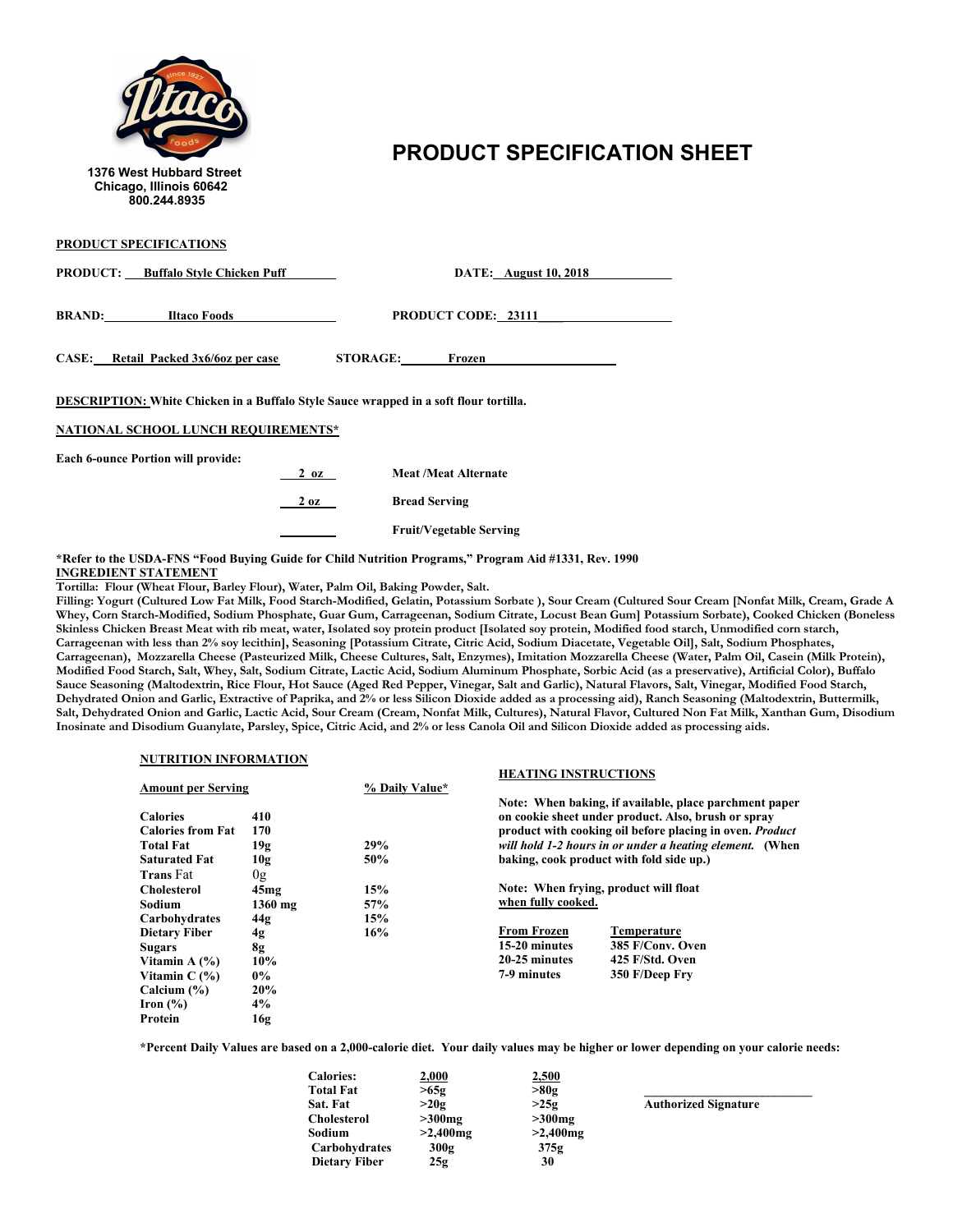

# 1376 West Hubbard Street<br>1376 West Hubbard Street

| <b>PRODUCT:</b> BBQ Pulled Pork Puff                         |                | <b>DATE:</b> August 10, 2018   |
|--------------------------------------------------------------|----------------|--------------------------------|
| <b>BRAND:</b> Iltaco Foods                                   |                | <b>PRODUCT CODE: 23112</b>     |
| CASE: Retail Packed 3x6-pack/6oz per case                    |                | <b>STORAGE:</b><br>Frozen      |
| <b>DESCRIPTION</b>                                           |                |                                |
| BBQ Pulled Pork and spices wrapped in a soft flour tortilla. |                |                                |
| <b>NATIONAL SCHOOL LUNCH REQUIREMENTS*</b>                   |                |                                |
| <b>Each 6-ounce Portion will provide:</b>                    | $2 \text{ oz}$ | <b>Meat /Meat Alternate</b>    |
|                                                              | $2 \text{ oz}$ | <b>Bread Serving</b>           |
|                                                              |                | <b>Fruit/Vegetable Serving</b> |

**\*Refer to the USDA-FNS "Food Buying Guide for Child Nutrition Programs," Program Aid #1331, Rev. 1990**

### **INGREDIENT STATEMENT**

Tortilla: Flour (Wheat Flour, Barley Flour), Water, Palm Oil, Baking Powder, Salt.

Filling: Seasoned Cooked Pork (Pork, Water, Salt, Cultured Dextrose, Sodium Phosphate, Vinegar). Rub (Brown Sugar, Garlic, Black Pepper, Onion, Paprika, Oregano). Barbecue Sauce (High Fructose Corn Syrup, Distilled Vinegar, Tomato Paste, Modified Food Starch, Contains less than 2% of: Salt, Pineapple Juice Concentrate, Natural Smoke Flavor, Spices, Carmel Color, Sodium Benzoate, Molasses, Corn Syrup, Garlic, Sugar, Tamarind, Natural Flavor; Tomato Puree (Water, Tomato Paste), High Fructose Corn Syrup, Vinegar, Corn Syrup, Salt, Food Starch-Modified, Contains less than 2% of Soybean Oil, Hydrolyzed Soy Protein, Natural Hickory Smoke Flavor, Mustard Flour, Dried Onions, Carmel Color, Spice, Dried Garlic, Natural Flavor, Red 40, Blue 1), Water. **CONTAINS: WHEAT, SOY NUTRITION INFORMATION**

| <b>Amount per Serving</b> | % Daily Value* |                                          |                                                                                                                                                                           |
|---------------------------|----------------|------------------------------------------|---------------------------------------------------------------------------------------------------------------------------------------------------------------------------|
| 410<br>110                |                |                                          | Note: When baking, if available, place parchment paper<br>on cookie sheet under product. Also, brush or spray<br>product with cooking oil before placing in oven. Product |
| 12g                       |                |                                          | will hold 1-2 hours in or under a heating element. (When                                                                                                                  |
| 5g                        | 25%            | baking, cook product with fold side up.) |                                                                                                                                                                           |
| 0g                        |                |                                          |                                                                                                                                                                           |
| 25mg                      | 8%             |                                          | Note: When frying, product will float                                                                                                                                     |
| $920 \text{ mg}$          | 38%            | when fully cooked.                       |                                                                                                                                                                           |
| 59g                       | 20%            |                                          |                                                                                                                                                                           |
|                           | 4%             | <b>From Frozen</b>                       | Temperature                                                                                                                                                               |
|                           |                | 15-20 minutes                            | 385 F/Conv. Oven                                                                                                                                                          |
| 4%                        |                | 20-25 minutes                            | 425 F/Std. Oven                                                                                                                                                           |
| 6%                        |                | 7-9 minutes                              | 350 F/Deep Fry                                                                                                                                                            |
| 4%                        |                |                                          |                                                                                                                                                                           |
| 6%                        |                |                                          |                                                                                                                                                                           |
| 14g                       |                |                                          |                                                                                                                                                                           |
|                           | 1g<br>17g      | 18%                                      | <b>HEATING INSTRUCTIONS</b>                                                                                                                                               |

| <u>2,000</u> | 2,500       |                             |
|--------------|-------------|-----------------------------|
| >65g         | >80g        |                             |
| >20g         | >25g        | <b>Authorized Signature</b> |
| $>300$ mg    | $>300$ mg   |                             |
| $>2,400$ mg  | $>2,400$ mg |                             |
| 300g         | 375g        |                             |
| 25g          | 30          |                             |
|              |             |                             |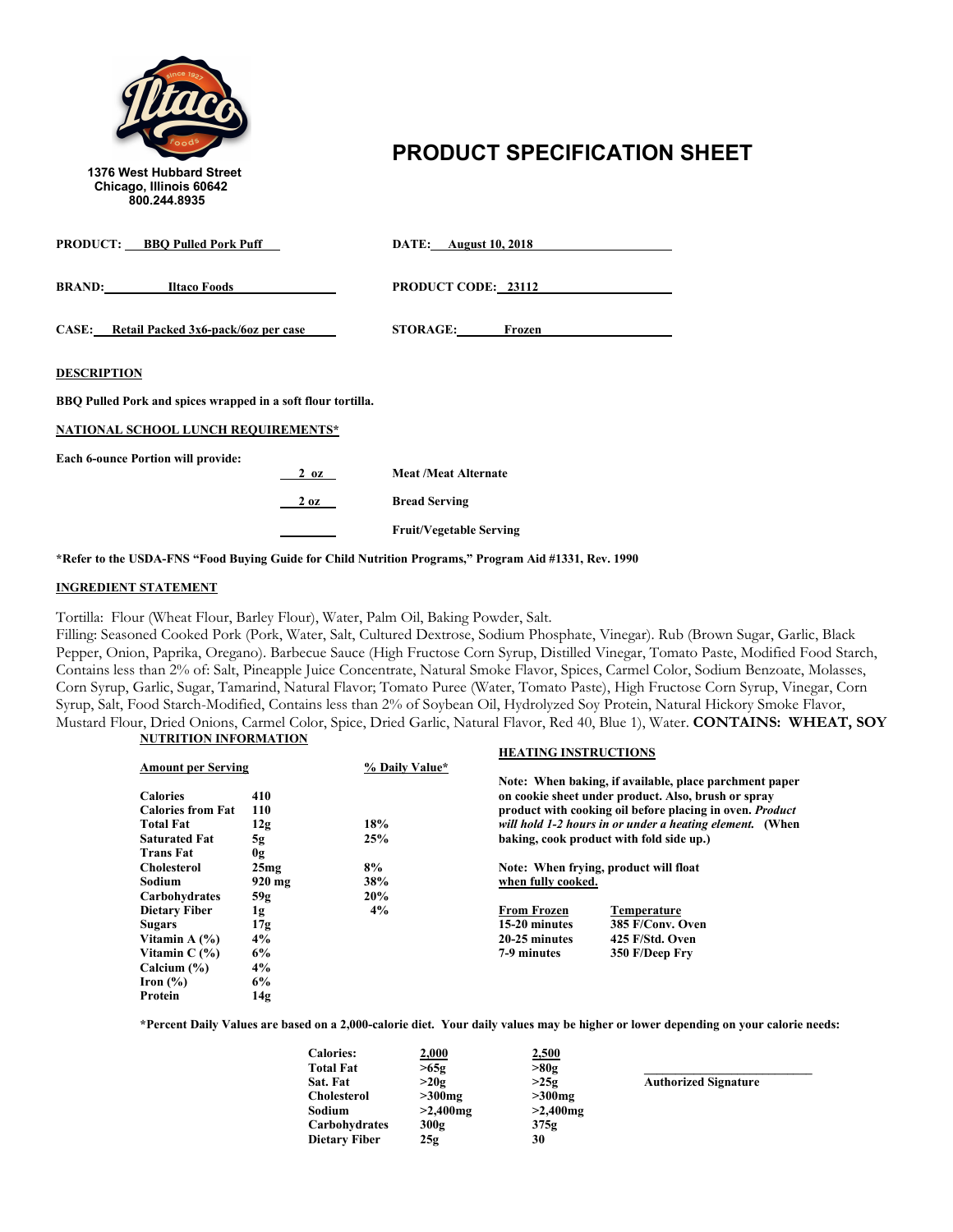

# **PRODUCT SPECIFICATION SHEET** 1376 West Hubbard Street

| <b>PRODUCT:</b> Original Pizza Puff (Sausage)       | <b>DATE:</b> August 10, 2018 |
|-----------------------------------------------------|------------------------------|
| <b>BRAND:</b><br>Iltaco Foods                       | <b>PRODUCT CODE: 23113</b>   |
| <b>CASE:</b><br>Retail Packed 3x8-pack/6oz per case | <b>STORAGE:</b><br>Frozen    |

### **DESCRIPTION**

**Italian Sausage, home style pizza sauce, mozzarella cheese, and pizza spices wrapped in a soft flour tortilla.**

#### **NATIONAL SCHOOL LUNCH REQUIREMENTS\***

**Each 6-ounce Portion will provide:**

| $2.00\,\mathrm{oz}$ | <b>Meat /Meat Alternate</b>    |
|---------------------|--------------------------------|
|                     | <b>Bread Serving</b>           |
| 1/6                 | <b>Fruit/Vegetable Serving</b> |

**\*Refer to the USDA-FNS "Food Buying Guide for Child Nutrition Programs," Program Aid #1331, Rev. 1990**

#### **INGREDIENT STATEMENT**

### **Tortilla: Flour (Wheat Flour, Barley Flour), Water, Palm Oil, Baking Powder, Salt.**

Filling: Pork, Water, Mozzarella Cheese (Pasteurized Milk, Cheese Cultures, Salt, Enzymes), Tomato Paste, Palm Oil, Textured Vegetable Protein (Soy Protein Concentrate, Caramel Color), Imitation Mozzarella Cheese (Water, Palm Oil, Casein [Milk Protein], Modified Food Starch, Whey, Salt, Sodium Citrate, Lactic Acid, Sodium Aluminum Phosphate, Sorbic Acid (as a preservative), Artificial Color), Pizza Puff Seasoning- Spices, Garlic Powder, Salt, Paprika, Corn Oil and less than 2% Tricalcium Phosphate added as a processing aid, Salt, Romano Cheese (Imported Pecorino Romano(Pasteurized Sheep's Milk, Cheese Cultures, Salt, Enzymes),Food Starch, Powdered Cellulose to prevent caking, Potassium Sorbate to protect flavor),Fennel Seed, Black Pepper.

#### **CONTAINS: WHEAT, SOY, MILK NUTRITION INFORMATION**

|                           |                  |                | <b>HEATING INSTRUCTIONS</b>           |                                                                 |
|---------------------------|------------------|----------------|---------------------------------------|-----------------------------------------------------------------|
| <b>Amount per Serving</b> |                  | % Daily Value* |                                       |                                                                 |
|                           |                  |                |                                       | Note: When baking, if available, place parchment paper          |
| <b>Calories</b>           | 400              |                |                                       | on cookie sheet under product. Also, brush or spray             |
| <b>Calories from Fat</b>  | 160              |                |                                       | product with cooking oil before placing in oven. <i>Product</i> |
| <b>Total Fat</b>          | 18g              | 28%            |                                       | will hold 1-2 hours in or under a heating element. (When        |
| <b>Saturated Fat</b>      | 8g               | 40%            |                                       | baking, cook product with fold side up.)                        |
| Trans Fat                 | 0 <sub>g</sub>   |                |                                       |                                                                 |
| <b>Cholesterol</b>        | 10 <sub>mg</sub> | 3%             | Note: When frying, product will float |                                                                 |
| Sodium                    | $450$ mg         | 19%            | when fully cooked.                    |                                                                 |
| Carbohydrates             | 45g              | 15%            |                                       |                                                                 |
| <b>Dietary Fiber</b>      | 2g               | 8%             | <b>From Frozen</b>                    | Temperature                                                     |
| <b>Sugars</b>             | 3g               |                | 15-20 minutes                         | 385 F/Conv. Oven                                                |
| Vitamin A $(%)$           | 6%               |                | 20-25 minutes                         | 425 F/Std. Oven                                                 |
| Vitamin $C(\%)$           | 15%              |                | 7-9 minutes                           | 350 F/Deep Fry                                                  |
| Calcium $(\% )$           | 8%               |                |                                       |                                                                 |
| Iron $(\% )$              | 8%               |                |                                       |                                                                 |
| Protein                   | 16g              |                |                                       |                                                                 |

| <b>Calories:</b>     | 2,000       | 2,500       |                             |
|----------------------|-------------|-------------|-----------------------------|
| <b>Total Fat</b>     | >65g        | >80g        |                             |
| Sat. Fat             | >20g        | >25g        | <b>Authorized Signature</b> |
| Cholesterol          | $>300$ mg   | $>300$ mg   |                             |
| Sodium               | $>2,400$ mg | $>2,400$ mg |                             |
| Carbohydrates        | 300g        | 375g        |                             |
| <b>Dietary Fiber</b> | 25g         | 30          |                             |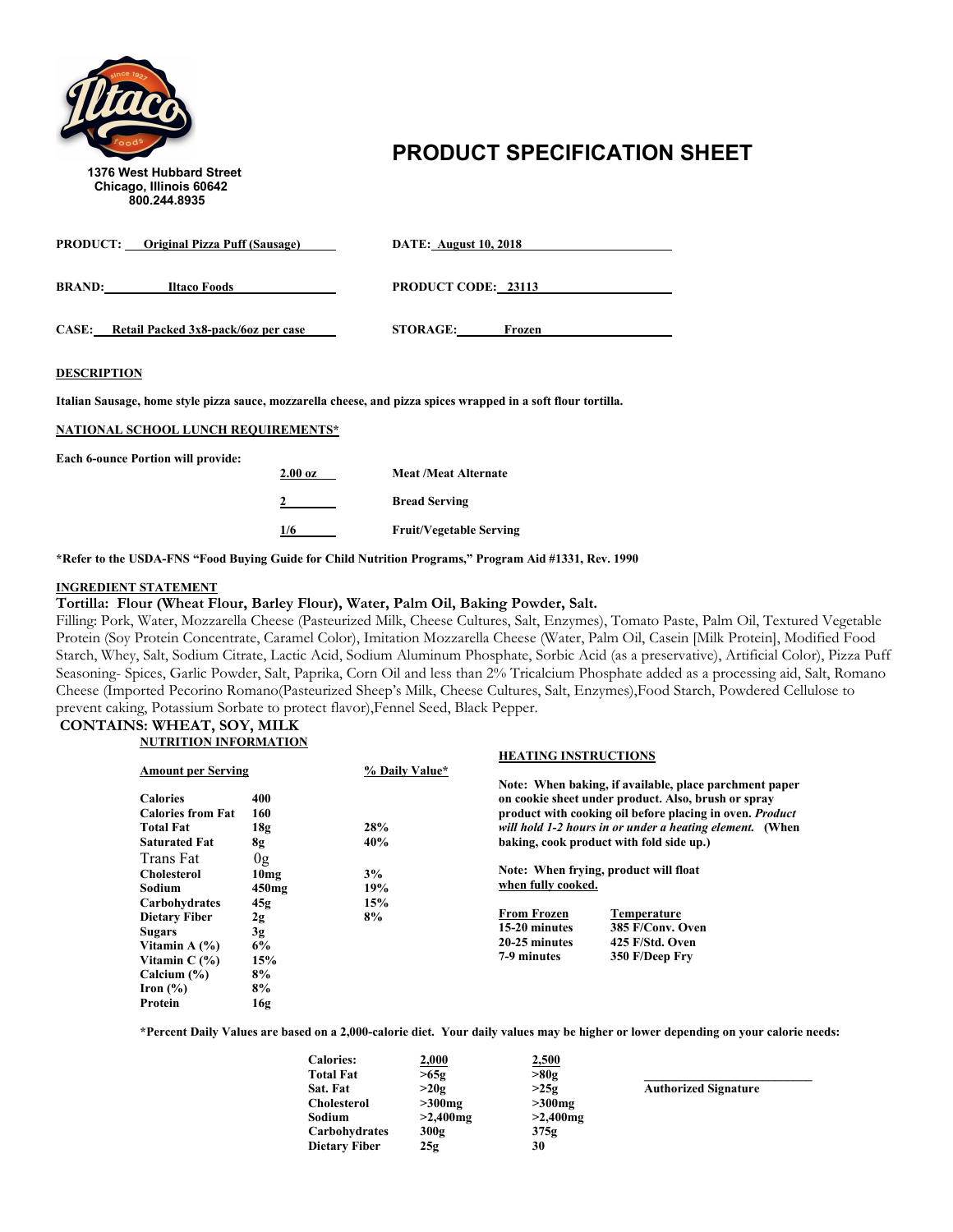

**PRODUCT SPECIFICATIONS**

## **PRODUCT SPECIFICATION SHEET**

| <b>PRODUCT:</b> Taco Puff                 |                  | <b>DATE:</b> August 10, 2018   |  |  |
|-------------------------------------------|------------------|--------------------------------|--|--|
| <b>BRAND:</b><br><b>Iltaco Foods</b>      |                  | PRODUCT CODE: 23115            |  |  |
| CASE: Retail Packed 3x8-pack/6oz per case |                  | <b>STORAGE:</b><br>Frozen      |  |  |
| NATIONAL SCHOOL LUNCH REQUIREMENTS*       |                  |                                |  |  |
| <b>Each 6-ounce Portion will provide:</b> | $2.0 \text{ oz}$ | <b>Meat /Meat Alternate</b>    |  |  |
|                                           | 2                | <b>Bread Serving</b>           |  |  |
|                                           |                  |                                |  |  |
|                                           | $1/4$ cup        | <b>Fruit/Vegetable Serving</b> |  |  |

**\*Refer to the USDA-FNS "Food Buying Guide for Child Nutrition Programs," Program Aid #1331, Rev. 1990**

### **INGREDIENT STATEMENT**

Tortilla: Flour (Wheat Flour, Barley Flour), Water, Palm Oil, Baking Powder, Salt.

Filling: Beef, Onion, Tomato Paste, Water, Roma Tomatoes, Palm Oil, Textured Vegetable Protein (Soy Protein Concentrate, Caramel Color), Jalapeno Pepper, Green Pepper, Spice pack (Chili Pepper, Salt, Dehydrated Onion, Dehydrated Garlic, Red Pepper, Cumin, Calcium Stearate (Anti-Caking), Salt, Black Pepper, Cumin, Garlic. **CONTAINS: WHEAT, SOY**

### **NUTRITION INFORMATION**

| $\frac{1}{2}$             |                  |                | <b>HEATING INSTRUCTIONS</b>              |                                                          |
|---------------------------|------------------|----------------|------------------------------------------|----------------------------------------------------------|
| <b>Amount per Serving</b> |                  | % Daily Value* |                                          |                                                          |
|                           |                  |                |                                          | Note: When baking, if available, place parchment paper   |
| <b>Calories</b>           | 380              |                |                                          | on cookie sheet under product. Also, brush or spray      |
| <b>Calories from Fat</b>  | 150              |                |                                          | product with cooking oil before placing in oven. Product |
| <b>Total Fat</b>          | 16g              | 25%            |                                          | will hold 1-2 hours in or under a heating element. (When |
| <b>Saturated Fat</b>      | 8g               | 40%            | baking, cook product with fold side up.) |                                                          |
| <b>Trans Fat</b>          | 0g               |                |                                          |                                                          |
| <b>Cholesterol</b>        | 10 <sub>mg</sub> | 3%             |                                          | Note: When frying, product will float                    |
| Sodium                    | $250$ mg         | 10%            | when fully cooked.                       |                                                          |
| Carbohydrates             | 43g              | 14%            |                                          |                                                          |
| <b>Dietary Fiber</b>      | 2g               | 8%             | <b>From Frozen</b>                       | Temperature                                              |
| <b>Sugars</b>             | 2g               |                | 15-20 minutes                            | 385 F/Conv. Oven                                         |
| Vitamin A $(\% )$         | 4%               |                | 20-25 minutes                            | 425 F/Std. Oven                                          |
| Vitamin $C(\%)$           | 20%              |                | 7-9 minutes                              | 350 F/Deep Fry                                           |
| Calcium $(\% )$           | 6%               |                |                                          |                                                          |
| Iron $(\% )$              | 10%              |                |                                          |                                                          |
| Protein                   | 16g              |                |                                          |                                                          |

| <b>Calories:</b>     | 2,000       | 2,500       |                             |
|----------------------|-------------|-------------|-----------------------------|
| <b>Total Fat</b>     | >65g        | >80g        |                             |
| Sat. Fat             | >20g        | >25g        | <b>Authorized Signature</b> |
| <b>Cholesterol</b>   | $>300$ mg   | $>300$ mg   |                             |
| Sodium               | $>2,400$ mg | $>2,400$ mg |                             |
| Carbohydrates        | 300g        | 375g        |                             |
| <b>Dietary Fiber</b> | 25g         | 30g         |                             |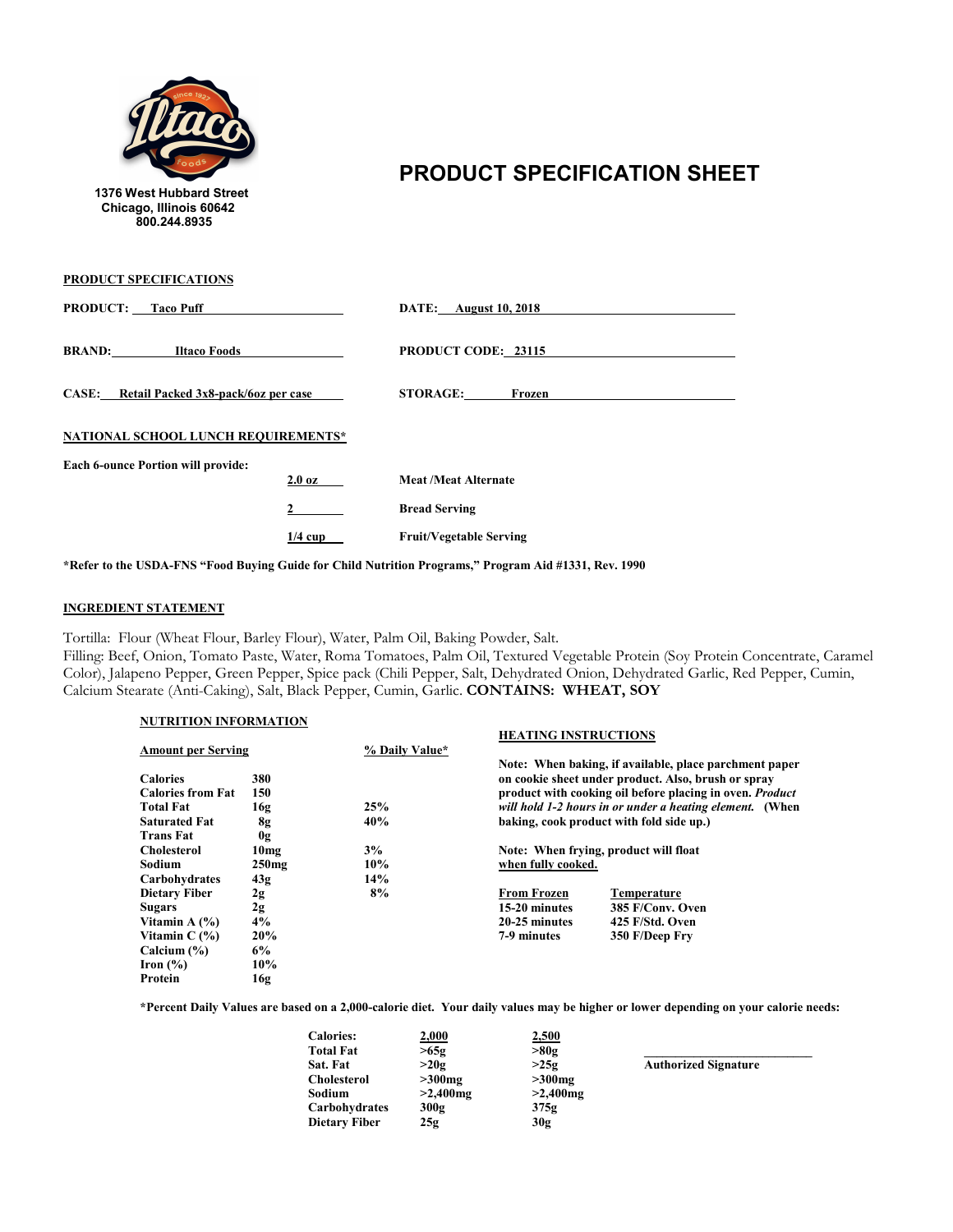

## **PRODUCT SPECIFICATION SHEET**

| <b>PRODUCT:</b> Pepperoni Pizza Puff      |                  | <b>DATE:</b> August 10, 2018   |
|-------------------------------------------|------------------|--------------------------------|
| <b>BRAND:</b><br><b>Iltaco Foods</b>      |                  | <b>PRODUCT CODE: 23116</b>     |
| CASE: Retail Packed 3x8-pack/6oz per case |                  | <b>STORAGE:</b><br>Frozen      |
| NATIONAL SCHOOL LUNCH REQUIREMENTS*       |                  |                                |
| <b>Each 6-ounce Portion will provide:</b> | $2.0\ \text{oz}$ | <b>Meat /Meat Alternate</b>    |
|                                           |                  | <b>Bread Serving</b>           |
|                                           | $1/8$ cup        | <b>Fruit/Vegetable Serving</b> |

**\*Refer to the USDA-FNS "Food Buying Guide for Child Nutrition Programs," Program Aid #1331, Rev. 1990**

### **INGREDIENT STATEMENT**

Tortilla: Flour (Wheat Flour, Barley Flour), Water, Palm Oil, Baking Powder, Salt.

Filling: Water, Mozzarella Cheese (Pasteurized Milk, Cheese Cultures, Salt, Enzymes), Pepperoni (Pork, Beef, Salt, Spices, Sugar, Lactic Acid Starter Culture, Extractive of Paprika, Garlic Powder, Spice Extractives, Sodium Nitrite, BHA, BHT, Citric Acid), Tomato Paste, Imitation Mozzarella Cheese (Water, Palm Oil, Casein [Milk Protein], Modified Food Starch, Whey, Salt, Sodium Citrate, Lactic Acid, Sodium Aluminum Phosphate, Sorbic Acid (as a preservative), Artificial Color), Pizza Puff Seasoning- Spices, Garlic Powder, Salt, Paprika, Corn Oil and less than 2% Tricalcium Phosphate added as a processing aid, Romano Cheese(Imported Pecorino Romano(Pasteurized Sheep's Milk, Cheese Cultures, Salt, Enzymes),Food Starch, Powdered Cellulose to prevent caking, Potassium Sorbate to protect flavor), Black Pepper, Salt.

### **CONTAINS: WHEAT, SOY, MILK**

| <b>NUTRITION INFORMATION</b> |                   |                |                                          |                                                                                                                                    |
|------------------------------|-------------------|----------------|------------------------------------------|------------------------------------------------------------------------------------------------------------------------------------|
|                              |                   |                | <b>HEATING INSTRUCTIONS</b>              |                                                                                                                                    |
| <b>Amount per Serving</b>    |                   | % Daily Value* |                                          |                                                                                                                                    |
|                              |                   |                |                                          | Note: When baking, if available, place parchment paper                                                                             |
| <b>Calories</b>              | 450               |                |                                          | on cookie sheet under product. Also, brush or spray                                                                                |
| <b>Calories from Fat</b>     | 210               |                |                                          | product with cooking oil before placing in oven. Product                                                                           |
| <b>Total Fat</b>             | 24g               | 37%            |                                          | will hold 1-2 hours in or under a heating element. (When                                                                           |
| <b>Saturated Fat</b>         | 11g               | 55%            | baking, cook product with fold side up.) |                                                                                                                                    |
| <b>Trans Fat</b>             | 0g                |                |                                          |                                                                                                                                    |
| <b>Cholesterol</b>           | 25mg              | 8%             |                                          | Note: When frying, product will float                                                                                              |
| Sodium                       | 820 <sub>mg</sub> | 34%            | when fully cooked.                       |                                                                                                                                    |
| Carbohydrates                | 44g               | 15%            |                                          |                                                                                                                                    |
| Dietary Fiber                | 1g                | 4%             | <b>From Frozen</b>                       | Temperature                                                                                                                        |
| <b>Sugars</b>                | 3g                |                | 15-20 minutes                            | 385 F/Conv. Oven                                                                                                                   |
| Vitamin A $(\% )$            | 8%                |                | 20-25 minutes                            | 425 F/Std. Oven                                                                                                                    |
| Vitamin $C(\%)$              | 15%               |                | 7-9 minutes                              | 350 F/Deep Fry                                                                                                                     |
| Calcium $(\% )$              | 8%                |                |                                          |                                                                                                                                    |
| Iron $(\%)$                  | 6%                |                |                                          |                                                                                                                                    |
| Protein                      | 14g               |                |                                          |                                                                                                                                    |
|                              |                   |                |                                          | *Percent Daily Values are based on a 2,000-calorie diet. Your daily values may be higher or lower depending on your calorie needs: |

| <b>Calories:</b>     | <u>2,000</u> | 2,500       |                             |
|----------------------|--------------|-------------|-----------------------------|
| <b>Total Fat</b>     | >65g         | >80g        |                             |
| Sat. Fat             | >20g         | >25g        | <b>Authorized Signature</b> |
| <b>Cholesterol</b>   | $>300$ mg    | $>300$ mg   |                             |
| Sodium               | $>2,400$ mg  | $>2,400$ mg |                             |
| Carbohydrates        | 300g         | 375g        |                             |
| <b>Dietary Fiber</b> | 25g          | 30g         |                             |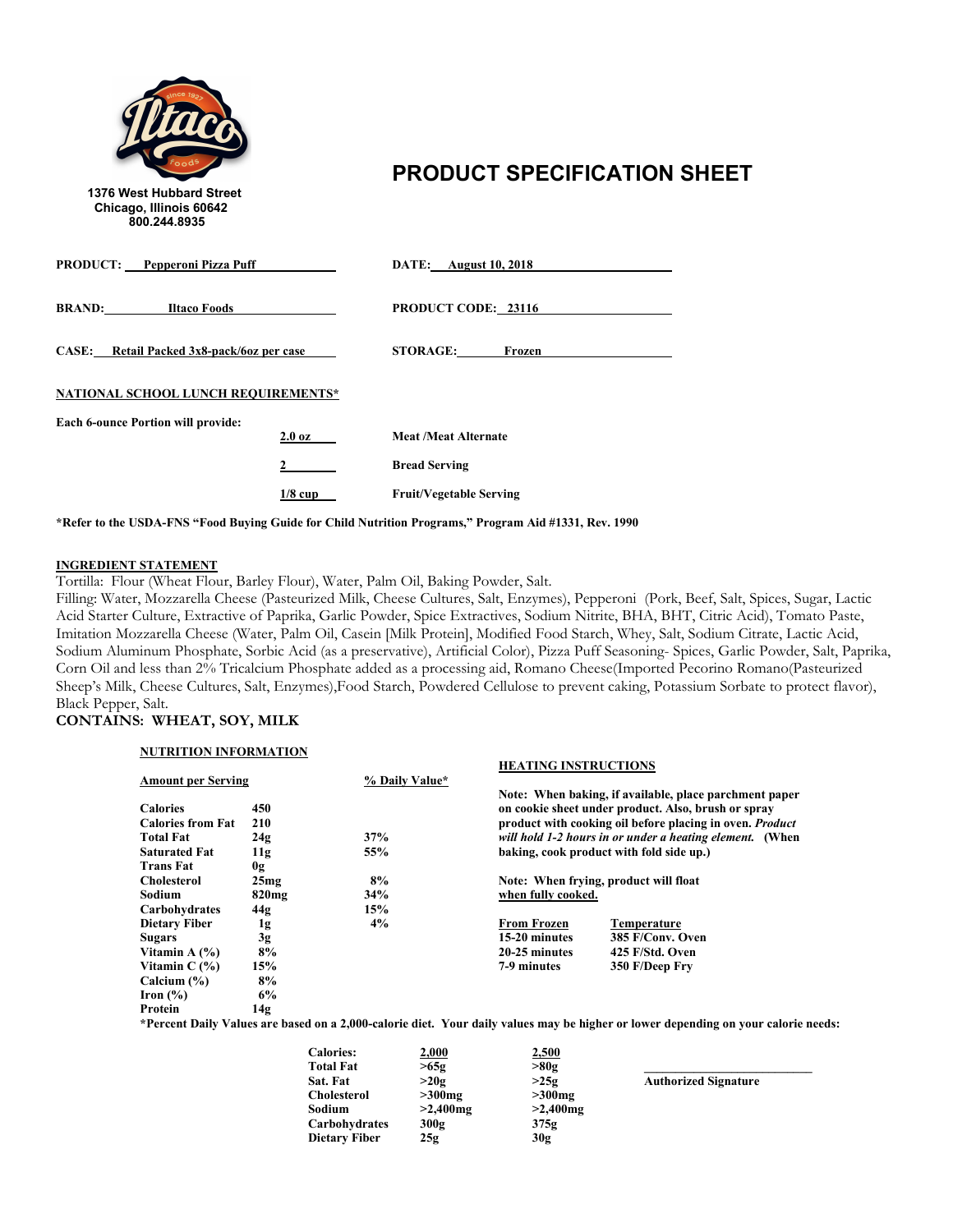

### 1376 West Hubbard Street<br>1376 West Hubbard Street

| <b>PRODUCT:</b> Ham & Cheddar Puff                                                                   | <b>DATE:</b> August 10, 2018   |
|------------------------------------------------------------------------------------------------------|--------------------------------|
| <b>BRAND:</b><br><b>Iltaco Foods</b>                                                                 | <b>PRODUCT CODE: 23117</b>     |
| CASE: Retail Packed 3x6-pack/6oz per case                                                            | <b>STORAGE:</b><br>Frozen      |
| NATIONAL SCHOOL LUNCH REQUIREMENTS*<br><b>Each 6-ounce Portion will provide:</b><br>$2.0\ \text{oz}$ | <b>Meat/Meat Alternate</b>     |
| $\mathbf{2}$                                                                                         | <b>Bread Serving</b>           |
| $\mathbf{0}$                                                                                         | <b>Fruit/Vegetable Serving</b> |

**\*Refer to the USDA-FNS "Food Buying Guide for Child Nutrition Programs," Program Aid #1331, Rev. 1990**

#### **INGREDIENT STATEMENT**

Tortilla: Flour (Wheat Flour, Barley Flour), Water, Palm Oil, Baking Powder, Salt.

Filling: Cooked Ham water added (Cured with Water, Salt, Potassium Lactate, Sugar, Dextrose, Sodium Phosphate, Sodium Diacetate, Sodium Erythorbate, and Sodium Nitrite.), Cheddar Cheese (Pasteurized Milk, Cultures, Salt, Modified Food Starch, Flavors, Nonfat Milk, Whey Protein Concentrate, Annatto Vitamin A Palmitate, Enzymes, Natamycin), Cheddar Cheese Sauce (Water, Cheese Whey, Palm Oil, Modified Tapioca Starch, Modified Corn Starch, Maltodextrin, Sodium Phosphate, Cheddar Cheese (Milk, Cultures, Salt, and Enzymes), Salt, Natural & Artificial Flavor, Vinegar, Sodium Stearoyl Lactylate, Citric Acid, Mono & Diglycerides, Phosphoric Acid, Yeast Extract Annatto Color, Carotene Color, Paprika Color), Water, Cream Cheese (Grade A Cream, Skim Milk, Milk, Sodium Caseinate (Milk), Salt, Sodium Stearoyl Lactylate, Locust Bean Gum, Modified Corn Starch, Guar Gum, Less than 2%, Water, Citric Acid, Phosphoric Acid, Acetic Acid, Natural and Artificial Flavors, Whey Protein Concentrate, Potassium Sorbate), Imitation Cheddar Cheese (Water, Palm Oil, Casein [Milk Protein], Modified Food Starch, Salt, Whey, Food Starch, Sodium Aluminum Phosphate, Natural Flavor, Lactic Acid, Sorbic Acid (as a preservative), Artificial Color).

### **CONTAINS: WHEAT, SOY, MILK**

| <b>NUTRITION INFORMATION</b> |                  |                | <b>HEATING INSTRUCTIONS</b>                            |                                                                 |  |
|------------------------------|------------------|----------------|--------------------------------------------------------|-----------------------------------------------------------------|--|
| <b>Amount per Serving</b>    |                  | % Daily Value* | Note: When baking, if available, place parchment paper |                                                                 |  |
|                              |                  |                |                                                        | on cookie sheet under product. Also, brush or spray             |  |
| <b>Calories</b>              | 370              |                |                                                        | product with cooking oil before placing in oven. <i>Product</i> |  |
| <b>Calories from Fat</b>     | 150              |                |                                                        | will hold 1-2 hours in or under a heating element. (When        |  |
| <b>Total Fat</b>             | 17g              | 26%            |                                                        | baking, cook product with fold side up.)                        |  |
| <b>Saturated Fat</b>         | 7g               | 35%            |                                                        |                                                                 |  |
| <b>Trans Fat</b>             | 0g               |                | Note: When frying, product will float                  |                                                                 |  |
| <b>Cholesterol</b>           | 30 <sub>mg</sub> | 10%            | when fully cooked.                                     |                                                                 |  |
| Sodium                       | $1050$ mg        | 44%            |                                                        |                                                                 |  |
| Carbohydrates                | 41g              | 14%            | <b>From Frozen</b>                                     | <b>Temperature</b>                                              |  |
| <b>Dietary Fiber</b>         | 0g               | $0\%$          | 15-20 minutes                                          | 385 F/Conv. Oven                                                |  |
| <b>Sugars</b>                | 1g               |                | 20-25 minutes                                          | 425 F/Std. Oven                                                 |  |
| Vitamin A $(%)$              | 8%               |                | 7-9 minutes                                            | 350 F/Deep Fry                                                  |  |
| Vitamin $C(\%)$              | $0\%$            |                |                                                        |                                                                 |  |
| Calcium $(\% )$              | 2%               |                |                                                        |                                                                 |  |
| Iron $(\% )$                 | 2%               |                |                                                        |                                                                 |  |
| Protein                      | 16g              |                |                                                        |                                                                 |  |
|                              |                  |                |                                                        |                                                                 |  |

| <b>Calories:</b>     | 2,000       | 2,500       |                             |
|----------------------|-------------|-------------|-----------------------------|
| <b>Total Fat</b>     | >65g        | >80g        |                             |
| Sat. Fat             | >20g        | >25g        | <b>Authorized Signature</b> |
| <b>Cholesterol</b>   | $>300$ mg   | $>300$ mg   |                             |
| Sodium               | $>2,400$ mg | $>2,400$ mg |                             |
| Carbohydrates        | 300g        | 375g        |                             |
| <b>Dietary Fiber</b> | 25g         | 30g         |                             |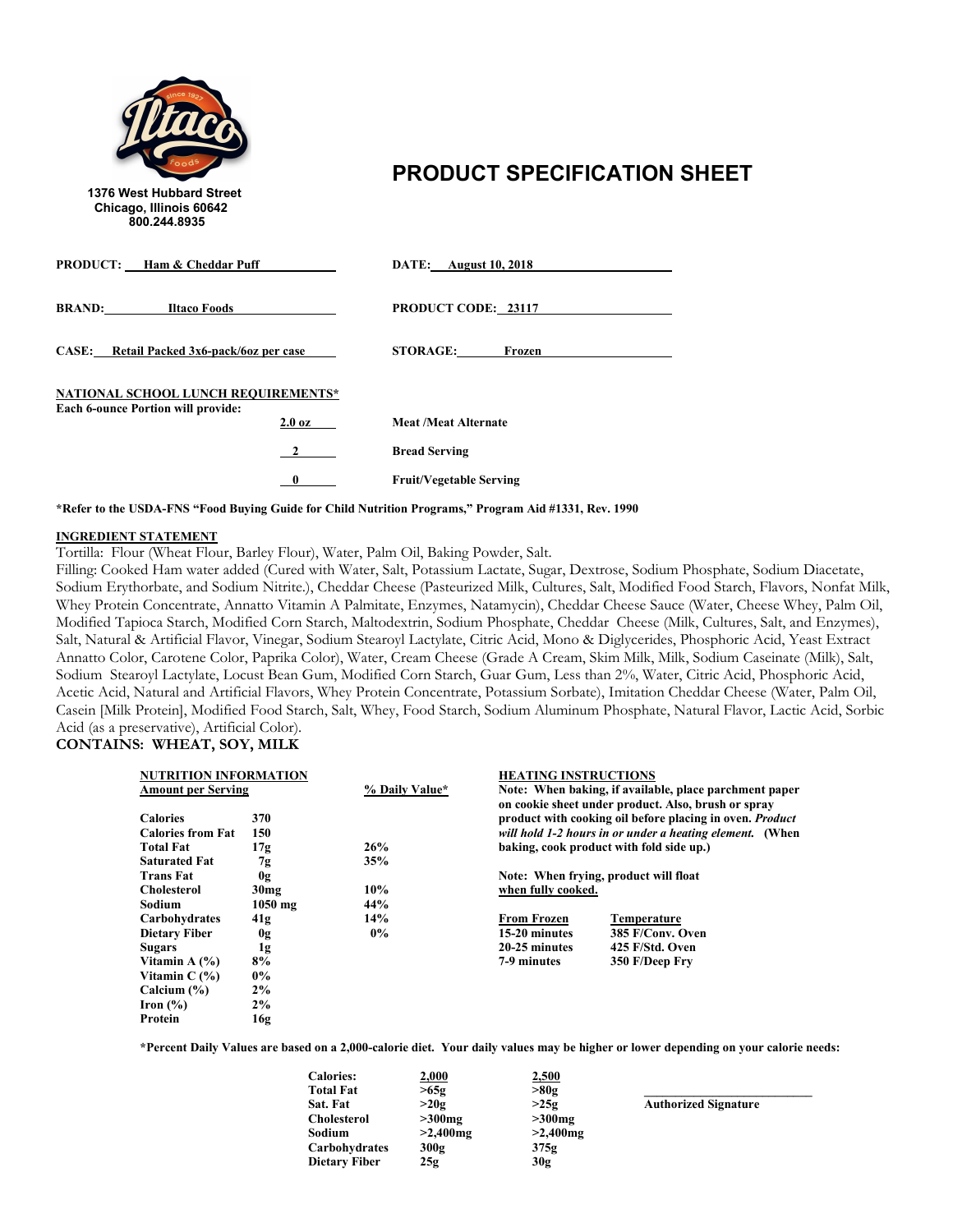

**\*Refer to the USDA-FNS "Food Buying Guide for Child Nutrition Programs," Program Aid #1331, Rev. 1990**

#### **INGREDIENT STATEMENT**

Tortilla: Flour (Wheat Flour, Barley Flour), Water, Palm Oil, Baking Powder, Salt.

Filling Cooked Gyros Meat (Beef, Lamb, Water, Bread Crumbs (Wheat Flour, Salt, Yeast), Diced Onions, Barley Flour, Soy Protein Concentrate, Salt, Monosodium Glutamate, Spices, Dehydrated Onion, Carrageenan, Garlic Juice, Lemon Juice Concentrate, Spice Extractives, Disodium Inosinate and Disodium Guanylate, Soy Lecithin used as a processing aid), Yogurt (Cultured Low Fat Milk, Food Starch-Modified, Gelatin, Potassium Sorbate), Cream Cheese (Pasteurized Milk and Cream, Cheese Culture, Salt, Stabilizers[Carob bean and/or Xanthan and/or Guar Gums]), Mozzarella Cheese (Pasteurized Milk, Cheese Cultures, Salt, Enzymes), Green Peppers, Onions, Cheddar Cheese Sauce (Water, Cheese Whey, Palm Oil, Modified Tapioca Starch, Modified Corn Starch, Maltodextrin, Sodium Phosphate, Cheddar Cheese (Milk, Cultures, Salt, and Enzymes), Salt, Natural & Artificial Flavor, Vinegar, Sodium Stearoyl Lactylate, Citric Acid, Mono & Diglycerides , Phosphoric Acid, Yeast Extract Annatto Color, Carotene Color, Paprika Color), Imitation Mozzarella Cheese (Water, Palm Oil, Casein [Milk Protein], Modified Food Starch, Whey, Potassium Citrate, Salt, Sodium Aluminum Phosphate, Lactic Acid, Sorbic Acid (as a preservative), Artificial Color), Jalapenos, Garlic Powder, Onion Powder, Black Pepper. **CONTAINS: WHEAT, SOY, MILK**

### **NUTRITION INFORMATION**

|                                                  |                   |                | <b>HEATING INSTRUCTIONS</b>              |                                                                 |  |
|--------------------------------------------------|-------------------|----------------|------------------------------------------|-----------------------------------------------------------------|--|
| <b>Amount per Serving</b>                        |                   | % Daily Value* |                                          |                                                                 |  |
|                                                  |                   |                |                                          | Note: When baking, if available, place parchment paper          |  |
| <b>Calories</b>                                  | 470               |                |                                          | on cookie sheet under product. Also, brush or spray             |  |
| <b>Calories from Fat</b>                         | 160               |                |                                          | product with cooking oil before placing in oven. <i>Product</i> |  |
| <b>Total Fat</b>                                 | 18g               | 28%            |                                          | will hold 1-2 hours in or under a heating element. (When        |  |
| <b>Saturated Fat</b>                             | 12g               | 60%            | baking, cook product with fold side up.) |                                                                 |  |
| <b>Trans Fat</b>                                 | 0g                |                |                                          |                                                                 |  |
| <b>Cholesterol</b>                               | 30 <sub>mg</sub>  | 10%            |                                          | Note: When frying, product will float                           |  |
| Sodium                                           | 660 <sub>mg</sub> | 28%            | when fully cooked.                       |                                                                 |  |
| Carbohydrates                                    | 44g               | 15%            |                                          |                                                                 |  |
| <b>Dietary Fiber</b>                             | 1g                | 4%             | <b>From Frozen</b>                       | Temperature                                                     |  |
| <b>Sugars</b>                                    | 2g                |                | 15-20 minutes                            | 385 F/Conv. Oven                                                |  |
| Vitamin A $(%)$                                  | 4%                |                | 20-25 minutes                            | 425 F/Std. Oven                                                 |  |
| Vitamin $C(\%)$                                  | 8%                |                | 7-9 minutes                              | 350 F/Deep Fry                                                  |  |
| Calcium $(\% )$                                  | 4%                |                |                                          |                                                                 |  |
| Iron $(\%)$                                      | 4%                |                |                                          |                                                                 |  |
| Protein                                          | 14g               |                |                                          |                                                                 |  |
| $\sim$ $\sim$ $\sim$ $\sim$ $\sim$ $\sim$ $\sim$ |                   |                |                                          |                                                                 |  |

| <b>Calories:</b>     | 2,000       | 2,500       |                             |
|----------------------|-------------|-------------|-----------------------------|
| <b>Total Fat</b>     | >65g        | >80g        |                             |
| Sat. Fat             | >20g        | >25g        | <b>Authorized Signature</b> |
| <b>Cholesterol</b>   | $>300$ mg   | $>300$ mg   |                             |
| Sodium               | $>2,400$ mg | $>2,400$ mg |                             |
| Carbohydrates        | 300g        | 375g        |                             |
| <b>Dietary Fiber</b> | 25g         | 30g         |                             |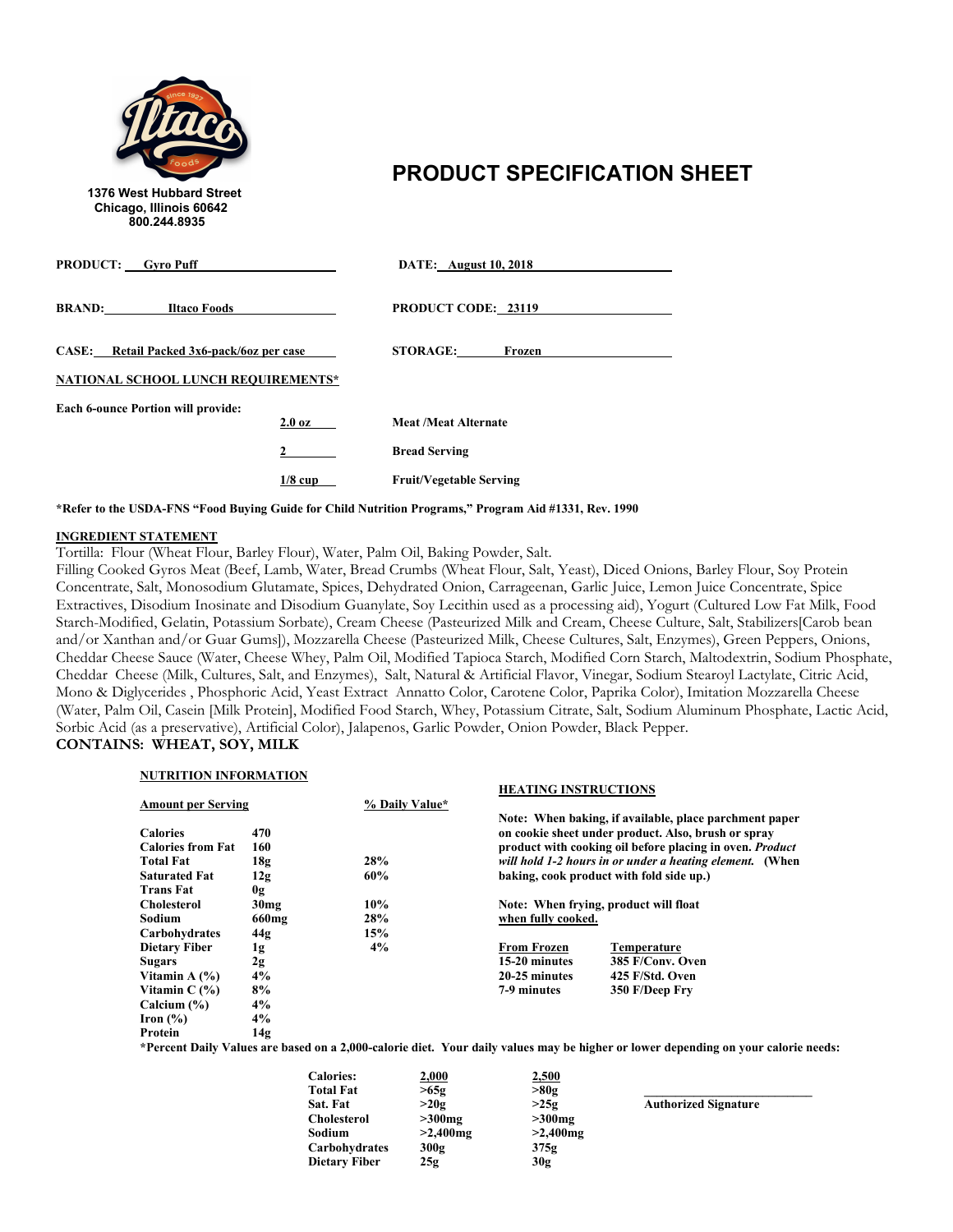

# **PRODUCT SPECIFICATION SHEET** 1376 West Hubbard Street

| <b>PRODUCT:</b> Reuben Pizza Puff                                                   | <b>DATE: August 10, 2018</b> |  |  |
|-------------------------------------------------------------------------------------|------------------------------|--|--|
| <b>BRAND:</b><br><b>Iltaco Foods</b>                                                | <b>PRODUCT CODE: 23120</b>   |  |  |
| CASE: Retail Packed 3x6-pack/6oz per case                                           | <b>STORAGE:</b><br>Frozen    |  |  |
| <b>DESCRIPTION</b>                                                                  |                              |  |  |
| Real Corned Beef, Sauerkraut, Thousand Island Dressing wrapped in a flour tortilla. |                              |  |  |
| <b>NATIONAL SCHOOL LUNCH REQUIREMENTS*</b>                                          |                              |  |  |
| <b>Each 6-ounce Portion will provide:</b>                                           |                              |  |  |

| $2.00 \text{ oz}$ | Meat /Meat Alternate           |
|-------------------|--------------------------------|
|                   | <b>Bread Serving</b>           |
| 1/6               | <b>Fruit/Vegetable Serving</b> |

#### **\*Refer to the USDA-FNS "Food Buying Guide for Child Nutrition Programs," Program Aid #1331, Rev. 1990**

#### **INGREDIENT STATEMENT**

Tortilla: Flour (Wheat Flour, Barley Flour), Water, Palm Oil, Baking Powder, Salt.

Filling Thousand Island dressing (Ketchup [Tomato Concentrate from red Ripe Tomatoes, Distilled Vinegar, High Fructose Corn Syrup, Corn Syrup, Salt, Spice, Onion Powder, Natural Flavoring], Yogurt [Cultured Low Fat Milk, Food Starch-Modified, Gelatin, Potassium Sorbate], Mayonnaise [Water, Soybean Oil, Modified Food Starch {Corn, Potato}, Eggs, Sugar, Salt, Vinegar, Lemon Juice, Sorbic Acid and Calcium Disodium EDTA, Natural Flavor, Vitamin E], Relish [Cucumbers, Water, Vinegar, High Fructose Corn Syrup, Salt, Spices, Xanthan Gum, Red Peppers, Alum, Turmeric, 1/10 of 1% Benzoate of Soda]), Cooked Corned Beef Brisket (Beef Cured with Water, Salt, Sugar, Sodium Nitrite, Sodium Phosphate, Garlic, Flavorings, Sodium Erythorbate), Sour Cream (Cultured Sour Cream [Nonfat Milk, Cream, Grade A Whey, Corn Starch-Modified, Sodium Phosphate, Guar Gum, Carrageenan, Sodium Citrate, Locust Bean Gum] Potassium Sorbate), Swiss Cheese (Pasteurized Part-Skim Milk, Cheese Culture, Salt, Enzymes), Sauerkraut (Cabbage, Water, Salt, Sodium Benzoate, and Sodium Bisulfite [preservatives]), Dijon Mustard (Water, Mustard Seed, Vinegar, Salt, White Wine, Citric Acid, Turmeric, Tartaric Acid, Spices).**CONTAINS: WHEAT, EGG, MILK**

### **NUTRITION INFORMATION**

|                                                                                                                  |                                            |                           | <b>HEATING INSTRUCTIONS</b>                                                               |                                                                                                                                                                                                                                                                                          |
|------------------------------------------------------------------------------------------------------------------|--------------------------------------------|---------------------------|-------------------------------------------------------------------------------------------|------------------------------------------------------------------------------------------------------------------------------------------------------------------------------------------------------------------------------------------------------------------------------------------|
| <b>Amount per Serving</b>                                                                                        |                                            | % Daily Value*            |                                                                                           |                                                                                                                                                                                                                                                                                          |
| <b>Calories</b><br><b>Calories from Fat</b><br><b>Total Fat</b><br><b>Saturated Fat</b><br>Trans Fat             | 200<br>170<br>20g<br>10g<br>0 <sub>g</sub> | 31%<br>50%                |                                                                                           | Note: When baking, if available, place parchment paper<br>on cookie sheet under product. Also, brush or spray<br>product with cooking oil before placing in oven. <i>Product</i><br>will hold 1-2 hours in or under a heating element. (When<br>baking, cook product with fold side up.) |
| <b>Cholesterol</b><br><b>Sodium</b><br>Carbohydrates<br><b>Dietary Fiber</b><br><b>Sugars</b><br>Vitamin A $(%)$ | 25mg<br>650mg<br>43g<br>0g<br>4g<br>4%     | 8%<br>27%<br>14%<br>$0\%$ | when fully cooked.<br><b>From Frozen</b><br>15-20 minutes<br>20-25 minutes<br>7-9 minutes | Note: When frying, product will float<br>Temperature<br>385 F/Conv. Oven<br>425 F/Std. Oven                                                                                                                                                                                              |
| Vitamin $C(\%)$<br>Calcium $(\% )$<br>Iron $(\% )$<br>Protein                                                    | 2%<br>15%<br>4%<br>12g                     |                           |                                                                                           | 350 F/Deep Fry                                                                                                                                                                                                                                                                           |

| <b>Calories:</b> | 2,000       | 2,500       |                             |
|------------------|-------------|-------------|-----------------------------|
| <b>Total Fat</b> | >65g        | >80g        |                             |
| Sat. Fat         | >20g        | >25g        | <b>Authorized Signature</b> |
| Cholesterol      | $>300$ mg   | $>300$ mg   |                             |
| Sodium           | $>2,400$ mg | $>2,400$ mg |                             |
| Carbohvdrates    | 300g        | 375g        |                             |
| Dietary Fiber    | 25g         | 30          |                             |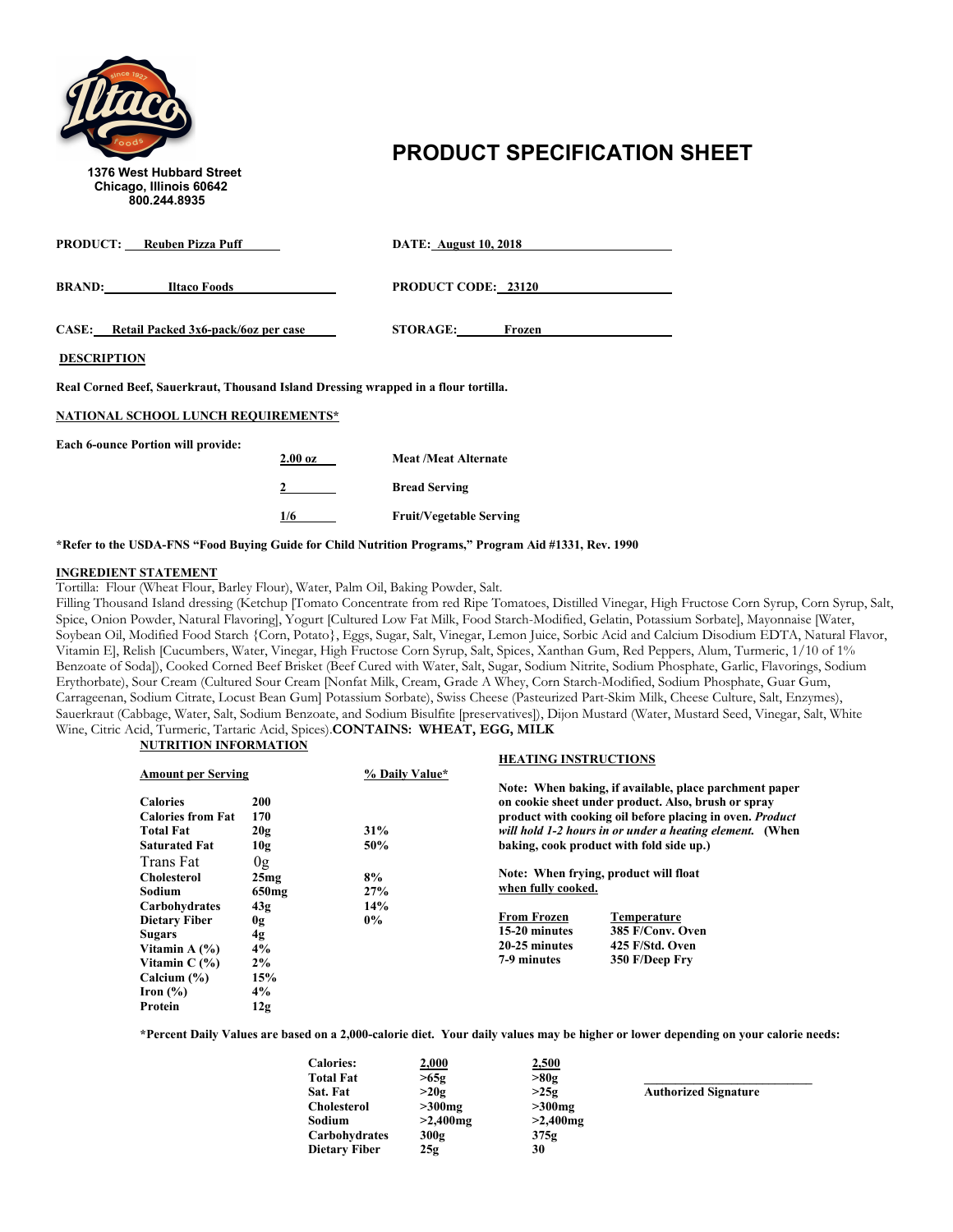

## **PRODUCT SPECIFICATION SHEET** 1376 West Hubbard Street

**PRODUCT SPECIFICATIONS**

| <b>PRODUCT:</b> Big Pizza, SAUSAGE   |                   | DATE: Jan 1, 2020              |
|--------------------------------------|-------------------|--------------------------------|
| <b>BRAND: Iltaco Foods</b>           |                   | <b>PRODUCT CODE: 31413</b>     |
| CASE: $6/48$ oz per case             |                   | <b>STORAGE:</b><br>Frozen      |
| NATIONAL SCHOOL LUNCH REQUIREMENTS*  |                   |                                |
| Each 4.8 ounce Portion will provide: |                   |                                |
|                                      | $1\frac{1}{4}$ oz | <b>Meat /Meat Alternate</b>    |
|                                      |                   | <b>Bread Serving</b>           |
|                                      | $\frac{1}{4}$ cup | <b>Fruit/Vegetable Serving</b> |

**\*Refer to the USDA-FNS "Food Buying Guide for Child Nutrition Programs," Program Aid #1331, Rev. 1990 INGREDIENT STATEMENT**

**Cheese & Sausage (Pork) Pizza**

**Crust: Wheat Flour, Water, Soybean Oil, Yeast, Sugar, Whey\*, Whey\* Protein Concentrate, Sodium Bicarbonate, Salt, Sodium Aluminum Phosphate, Artificial Flavor, L-Cysteine, Enzymes.**

**Topping: Mozzarella Cheese (Pasteurized Park Skim, Milk, Cheese Culture, Salt, Enzymes, Powdered Cellulose [anti-caking]),, Sauce (Tomato Paste, Water, Vegetable Oil [80% Corn, 20% Olive], Pizza Sauce Seasoning [Salt, Spices, Soybean Oil, Garlic Powder], Granulated Sugar, Romano Cheese [Cow's Milk, Cheese Culture, Salt, Enzymes, Powdered Cellulose {anti-caking agent}, and Calcium Propionate {preservative}], Granulated Salt, Granulated Garlic, Dried Oregano, Black Pepper, Dried Basil), Cooked Sausage (Pork, Water, Spices, Corn Syrup Solids, Salt, Monosodium Glutamate, Paprika, Flavorings, Sodium Phospate). CONTAINS: WHEAT, MILK\*, SOY**

#### **NUTRITION INFORMATION**

| <b>Amount per Serving</b>                   |           | % Daily Value* |                             |                                               |
|---------------------------------------------|-----------|----------------|-----------------------------|-----------------------------------------------|
| <b>Calories</b><br><b>Calories from Fat</b> | 320<br>90 |                | <b>HEATING INSTRUCTIONS</b> | Pre-heat oven and place pizza on middle rack. |
| <b>Total Fat</b>                            | 10g       | 15%            |                             |                                               |
| <b>Saturated Fat</b>                        | 4g        | 20%            | <b>From Frozen</b>          | Temperature                                   |
| <b>Cholesterol</b>                          | 20mg      | 7%             | 22-25 minutes               | <b>385 F/Convection Oven</b>                  |
| Sodium                                      | $1060$ mg | 45%            | 22-25 minutes               | 400 F/Conventional Oven                       |
| Carbohydrates                               | 40g       | 13%            |                             |                                               |
| <b>Dietary Fiber</b>                        | 3g        | 10%            |                             |                                               |
| <b>Sugars</b>                               | 3g        |                |                             |                                               |
| Vitamin A $(\% )$                           | 10%       |                |                             |                                               |
| Vitamin $C(\%)$                             | $0\%$     |                |                             |                                               |
| Calcium $(\% )$                             | 25%       |                |                             |                                               |
| Iron $(\% )$                                | 15%       |                |                             |                                               |
| Protein                                     | 19g       |                |                             |                                               |

| <b>Calories:</b>   | 2,000       | 2,500       |                             |
|--------------------|-------------|-------------|-----------------------------|
| <b>Total Fat</b>   | >65g        | >80g        |                             |
| Sat. Fat           | >20g        | >25g        | <b>Authorized Signature</b> |
| <b>Cholesterol</b> | $>300$ mg   | $>300$ mg   |                             |
| Sodium             | $>2,400$ mg | $>2,400$ mg |                             |
| Carbohydrates      | 300g        | 375g        |                             |
| Dietary Fiber      | 25g         | 30g         |                             |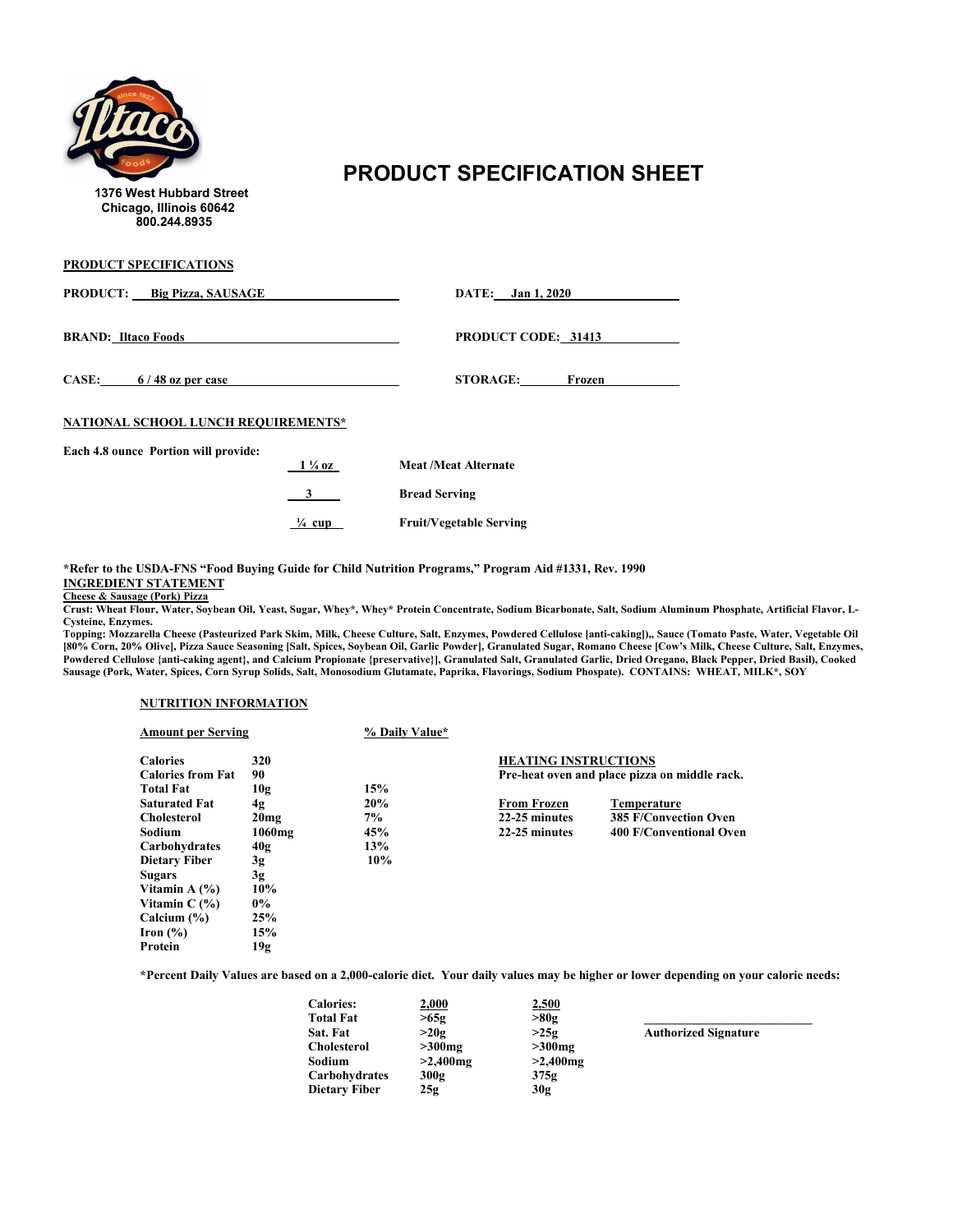

**1376 West Hubbard Street Chicago, Illinois 60642 800.244.8935**

### **PRODUCT SPECIFICATION SHEET**

| PRODUCT: Big Pizza, Pepperoni                 |                    | DATE:                          | March 10, 2020      |
|-----------------------------------------------|--------------------|--------------------------------|---------------------|
| <b>BRAND:</b><br><b>Iltaco Foods</b>          |                    |                                | PRODUCT CODE: 31414 |
| <b>CASE:</b><br>Retail Packed 6/48oz per case |                    | <b>STORAGE:</b>                | Frozen              |
| <b>NATIONAL SCHOOL LUNCH REQUIREMENTS*</b>    |                    |                                |                     |
| Each 6-ounce Portion will provide:            |                    |                                |                     |
|                                               | 1 $\frac{1}{4}$ oz | <b>Meat /Meat Alternate</b>    |                     |
|                                               | 3                  | <b>Bread Serving</b>           |                     |
|                                               | 1/4                | <b>Fruit/Vegetable Serving</b> |                     |

**\*Refer to the USDA-FNS "Food Buying Guide for Child Nutrition Programs," Program Aid #1331, Rev. 1990**

| <b>Nutrition Facts</b><br>Serving Size (170g)<br>Servings Per Container                                                                                                                                                                                                                            |                                                                       |
|----------------------------------------------------------------------------------------------------------------------------------------------------------------------------------------------------------------------------------------------------------------------------------------------------|-----------------------------------------------------------------------|
| <b>Amount Per Serving</b>                                                                                                                                                                                                                                                                          |                                                                       |
| Calories from Fat 150<br>Calories 410                                                                                                                                                                                                                                                              |                                                                       |
|                                                                                                                                                                                                                                                                                                    | % Daily Value*                                                        |
| <b>Total Fat 17g</b>                                                                                                                                                                                                                                                                               | 26%                                                                   |
| Saturated Fat 6g                                                                                                                                                                                                                                                                                   | 30%                                                                   |
| Trans Fat 0g                                                                                                                                                                                                                                                                                       |                                                                       |
| <b>Cholesterol 30mg</b>                                                                                                                                                                                                                                                                            | 10%                                                                   |
| Sodium 1140ma                                                                                                                                                                                                                                                                                      | 48%                                                                   |
| <b>Total Carbohydrate 49g</b>                                                                                                                                                                                                                                                                      | 16%                                                                   |
| Dietary Fiber 2q                                                                                                                                                                                                                                                                                   | 8%                                                                    |
| Sugars 6g                                                                                                                                                                                                                                                                                          |                                                                       |
| Protein 18g                                                                                                                                                                                                                                                                                        |                                                                       |
| Vitamin A 8%<br>Vitamin C 10%                                                                                                                                                                                                                                                                      |                                                                       |
| Calcium 20%<br>Iron 20%                                                                                                                                                                                                                                                                            |                                                                       |
| *Percent Daily Values are based on a 2,000 calorie<br>diet. Your daily values may be higher or lower<br>depending on your calorie needs:<br>Calories:<br>2,000                                                                                                                                     | 2,500                                                                 |
| <b>Total Fat</b><br>Less than<br>65a<br>Saturated Fat<br>Less than<br>20 <sub>q</sub><br>Cholesterol<br>Less than<br>300mg<br>Sodium<br>Less than<br>2,400mg<br><b>Total Carbohydrate</b><br>300g<br>Dietary Fiber<br>25 <sub>q</sub><br>Calories per gram:<br>Fat 9 • Carbohydrate 4<br>Protein 4 | 80a<br>25a<br>300mg<br>2,400mg<br>375 <sub>q</sub><br>30 <sub>g</sub> |

**\_\_\_\_\_\_\_\_\_\_\_\_\_\_\_\_\_\_\_\_\_\_\_\_\_\_\_\_\_\_\_\_\_\_\_\_\_\_\_\_\_\_\_\_**

**Signature**

### **HEATING INSTRUCTIONS Pre-heat oven and place pizza on middle rack**

| <b>From Frozen</b> | Temperature                  |
|--------------------|------------------------------|
| 22-25 minutes      | <b>385 F/Convection Oven</b> |
| 22-25 minutes      | 400 F/Conventional Oven      |

### **INGREDIENT STATEMENT**

Crust: Wheat Flour, Water, Soybean Oil, Yeast, Sugar, Whey, Whey Protein Concentrate, Sodium Bicarbonate, Salt, Sodium Aluminum Phosphate, Artificial Flavor, L-Cysteine, Enzymes. Topping: Mozzarella Cheese (Pasteurized Park Skim, Milk, Cheese Culture, Salt, Enzymes, Powdered Cellulose [anti-caking]), Sauce (Tomato Paste, Water, Vegetable Oil [80% Corn, 20% Olive], Pizza Sauce Seasoning (Salt, Spices, Soybean Oil, Garlic Powder), Granulated Sugar, Romano Cheese (Pasteurized Sheep's Milk, Cheese Cultures, Salt, Enzymes),Modified Food Starch, Powdered Cellulose to prevent caking, Potassium Sorbate to protect flavor), Granulated Salt, Granulated Garlic, Dried Oregano, Black Pepper), Pepperoni (Pork, Beef, Salt, Spices, Dextrose, Lactic Acid Starter Culture, Oleoresin of Paprika, Flavoring, Sodium Nitrite, BHA, BHT, Citric Acid.)

**CONTAINS: WHEAT, MILK, SOY**

**\_**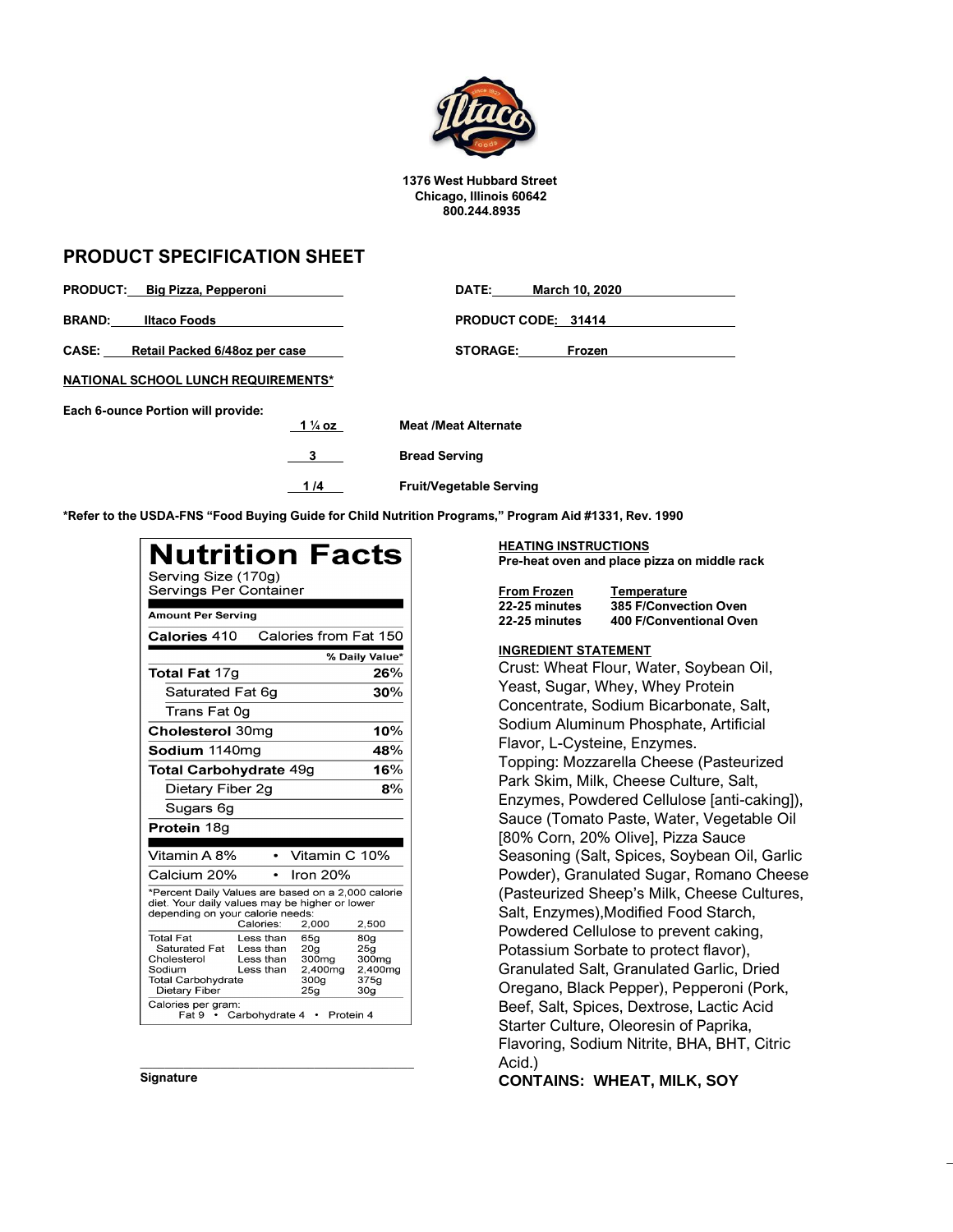

## **PRODUCT SPECIFICATION SHEET**<br>1376 West Hubbard Street

**PRODUCT SPECIFICATIONS**

| <b>PRODUCT:</b> Big Pizza, FOUR CHEESE |                   | DATE: Jan 1, 2020              |  |
|----------------------------------------|-------------------|--------------------------------|--|
| <b>BRAND:</b> Iltaco Foods             |                   | <b>PRODUCT CODE: 31422</b>     |  |
| CASE: $6/44$ oz per case               |                   | <b>STORAGE:</b><br>Frozen      |  |
| NATIONAL SCHOOL LUNCH REQUIREMENTS*    |                   |                                |  |
| Each 4.8 ounce Portion will provide:   | $\frac{3}{4}$ cup | <b>Meat /Meat Alternate</b>    |  |
|                                        |                   | <b>Bread Serving</b>           |  |
|                                        | $1/4$ cup         | <b>Fruit/Vegetable Serving</b> |  |

**\*Refer to the USDA-FNS "Food Buying Guide for Child Nutrition Programs," Program Aid #1331, Rev. 1990 INGREDIENT STATEMENT**

**FourCheese Pizza**

**Crust: Wheat Flour, Water, Soybean Oil, Yeast, Sugar, Whey\*, Whey\* Protein Concentrate, Sodium Bicarbonate, Salt, Sodium Aluminum Phosphate, Artificial Flavor, L-Cysteine, Enzymes.** 

**Topping: Mozzarella Cheese (Pasteurized Park Skim, Milk, Cheese Culture, Salt, Enzymes, Powdered Cellulose [anti-caking]), Cheddar Cheese, Provalone Cheese, Sauce (Tomato Paste, Water, Vegetable Oil [80% Corn, 20% Olive], Pizza Sauce Seasoning [Salt, Spices, Soybean Oil, Garlic Powder], Granulated Sugar, Romano Cheese [Cow's Milk, Cheese Culture, Salt, Enzymes, Powdered Cellulose {anti-caking agent}, and Calcium Propionate {preservative}], Granulated Salt, Granulated Garlic, Dried Oregano, Black Pepper, Dried Basil), Dextrose, Lactic Acid Starter Culture, Oleoresin of Paprika, Flavoring, Sodium Nitrite, BHA, BHT, Citric Acid, [May contain Water]). CONTAINS: WHEAT, MILK\*, SOY**

#### **NUTRITION INFORMATION**

| <b>Amount per Serving</b>                   |            | % Daily Value* |                             |                                               |
|---------------------------------------------|------------|----------------|-----------------------------|-----------------------------------------------|
| <b>Calories</b><br><b>Calories from Fat</b> | 380<br>100 |                | <b>HEATING INSTRUCTIONS</b> | Pre-heat oven and place pizza on middle rack. |
| <b>Total Fat</b>                            | 11g        | 15%            |                             |                                               |
| <b>Saturated Fat</b>                        | 4g         | 30%            | <b>From Frozen</b>          | Temperature                                   |
| <b>Cholesterol</b>                          | 25mg       | 8%             | 22-25 minutes               | <b>385 F/Convection Oven</b>                  |
| Sodium                                      | $900$ mg   | 36%            | 22-25 minutes               | 400 F/Conventional Oven                       |
| Carbohydrates                               | 60g        | 20%            |                             |                                               |
| <b>Dietary Fiber</b>                        | 3g         | 12%            |                             |                                               |
| Sugars                                      | 4g         |                |                             |                                               |
| Vitamin A $(\% )$                           | 20%        |                |                             |                                               |
| Vitamin $C(\%)$                             | $0\%$      |                |                             |                                               |
| Calcium $(\% )$                             | 40%        |                |                             |                                               |
| Iron $(\%)$                                 | 15%        |                |                             |                                               |
| Protein                                     | 19g        |                |                             |                                               |

| <b>Calories:</b>     | 2,000       | 2,500       |                             |
|----------------------|-------------|-------------|-----------------------------|
| <b>Total Fat</b>     | >65g        | >80g        |                             |
| Sat. Fat             | >20g        | >25g        | <b>Authorized Signature</b> |
| <b>Cholesterol</b>   | $>300$ mg   | $>300$ mg   |                             |
| Sodium               | $>2,400$ mg | $>2,400$ mg |                             |
| Carbohydrates        | 300g        | 375g        |                             |
| <b>Dietary Fiber</b> | 25g         | 30g         |                             |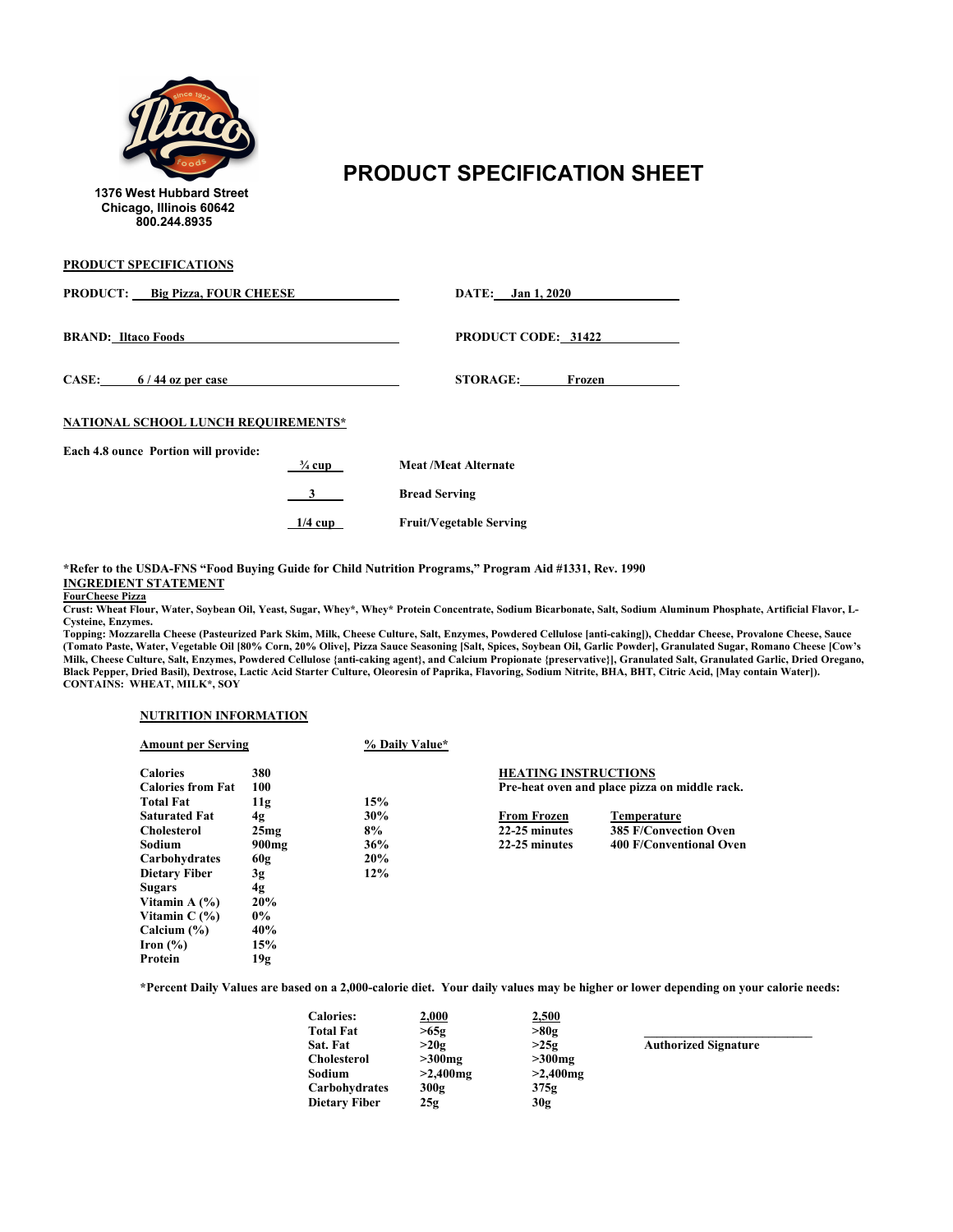

## **PRODUCT SPECIFICATION SHEET** 1376 West Hubbard Street

**PRODUCT SPECIFICATIONS**

| <b>PRODUCT:</b> Big Pizza, DELUXE    |                   | DATE: Jan 1, 2020              |
|--------------------------------------|-------------------|--------------------------------|
| <b>BRAND:</b> Iltaco Foods           |                   | <b>PRODUCT CODE: 31423</b>     |
| CASE: $6/48$ oz per case             |                   | <b>STORAGE:</b><br>Frozen      |
| NATIONAL SCHOOL LUNCH REQUIREMENTS*  |                   |                                |
| Each 4.8 ounce Portion will provide: | $1\frac{1}{4}$ oz | <b>Meat /Meat Alternate</b>    |
|                                      | 3                 | <b>Bread Serving</b>           |
|                                      | $\frac{1}{2}$ cup | <b>Fruit/Vegetable Serving</b> |

**\*Refer to the USDA-FNS "Food Buying Guide for Child Nutrition Programs," Program Aid #1331, Rev. 1990 INGREDIENT STATEMENT**

**Deluxe (Pork) Pizza**

**Crust: Wheat Flour, Water, Soybean Oil, Yeast, Sugar, Whey\*, Whey\* Protein Concentrate, Sodium Bicarbonate, Salt, Sodium Aluminum Phosphate, Artificial Flavor, L-Cysteine, Enzymes.**

**Topping: Mozzarella Cheese (Pasteurized Park Skim, Milk, Cheese Culture, Salt, Enzymes, Powdered Cellulose [anti-caking]),, Sauce (Tomato Paste, Water, Vegetable Oil [80% Corn, 20% Olive], Pizza Sauce Seasoning [Salt, Spices, Soybean Oil, Garlic Powder], Granulated Sugar, Romano Cheese [Cow's Milk, Cheese Culture, Salt, Enzymes, Powdered Cellulose {anti-caking agent}, and Calcium Propionate {preservative}], Granulated Salt, Granulated Garlic, Dried Oregano, Black Pepper, Dried Basil), Cooked Sausage (Pork, Water, Spices, Corn Syrup Solids, Salt, Monosodium Glutamate, Paprika, Flavorings, Sodium Phospate), Tomatoes, Green Peppers, Mushrooms, Onions. CONTAINS: WHEAT, MILK\*, SOY**

### **NUTRITION INFORMATION**

| <b>Amount per Serving</b> |                    | % Daily Value* |                             |                                               |
|---------------------------|--------------------|----------------|-----------------------------|-----------------------------------------------|
| <b>Calories</b>           | 320                |                | <b>HEATING INSTRUCTIONS</b> |                                               |
| <b>Calories from Fat</b>  | 90                 |                |                             | Pre-heat oven and place pizza on middle rack. |
| <b>Total Fat</b>          | 10g                | 14%            |                             |                                               |
| <b>Saturated Fat</b>      | 4g                 | 24%            | <b>From Frozen</b>          | <b>Temperature</b>                            |
| <b>Cholesterol</b>        | 20 <sub>mg</sub>   | 7%             | 22-25 minutes               | <b>385 F/Convection Oven</b>                  |
| Sodium                    | 1050 <sub>mg</sub> | 45%            | 22-25 minutes               | 400 F/Conventional Oven                       |
| Carbohydrates             | 40g                | 13%            |                             |                                               |
| <b>Dietary Fiber</b>      | 3g                 | 10%            |                             |                                               |
| <b>Sugars</b>             | 3g                 |                |                             |                                               |
| Vitamin A $(\% )$         | 20%                |                |                             |                                               |
| Vitamin $C(\%)$           | $0\%$              |                |                             |                                               |
| Calcium $(\% )$           | 25%                |                |                             |                                               |
| Iron $(\% )$              | 10%                |                |                             |                                               |
| Protein                   | 18g                |                |                             |                                               |

**\*Percent Daily Values are based on a 2,000-calorie diet. Your daily values may be higher or lower depending on your calorie needs:**

| <b>Calories:</b>     | 2,000       | 2,500       |                             |
|----------------------|-------------|-------------|-----------------------------|
| <b>Total Fat</b>     | >65g        | >80g        |                             |
| Sat. Fat             | >20g        | >25g        | <b>Authorized Signature</b> |
| <b>Cholesterol</b>   | $>300$ mg   | $>300$ mg   |                             |
| Sodium               | $>2,400$ mg | $>2,400$ mg |                             |
| Carbohydrates        | 300g        | 375g        |                             |
| <b>Dietary Fiber</b> | 25g         | 30g         |                             |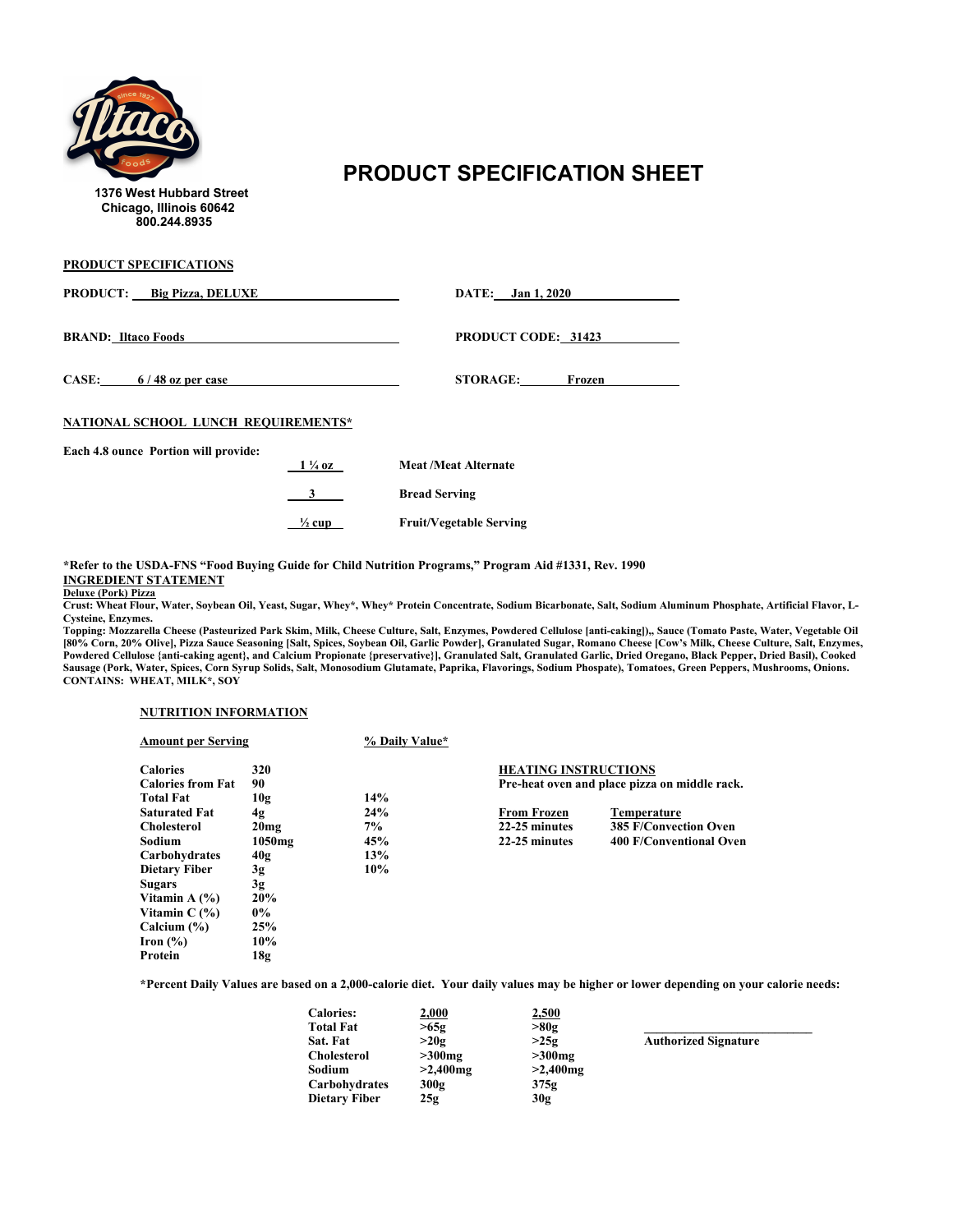

# **PRODUCT SPECIFICATION SHEET**<br>1376 West Hubbard Street

**PRODUCT SPECIFICATIONS**

| <b>PRODUCT:</b> Big Pizza, SUPREME   |                   | DATE: Jan 1, 2020              |
|--------------------------------------|-------------------|--------------------------------|
| <b>BRAND: Iltaco Foods</b>           |                   | <b>PRODUCT CODE: 31434</b>     |
| CASE: $6/48$ oz per case             |                   | <b>STORAGE:</b><br>Frozen      |
| NATIONAL SCHOOL LUNCH REQUIREMENTS*  |                   |                                |
| Each 4.8 ounce Portion will provide: |                   |                                |
|                                      | $1\frac{1}{2}$ oz | <b>Meat /Meat Alternate</b>    |
|                                      | 3                 | <b>Bread Serving</b>           |
|                                      | $\frac{1}{4}$ cup | <b>Fruit/Vegetable Serving</b> |

**\*Refer to the USDA-FNS "Food Buying Guide for Child Nutrition Programs," Program Aid #1331, Rev. 1990 INGREDIENT STATEMENT**

#### **Supreme/Combo Pizza**

**Crust: Wheat Flour, Water, Soybean Oil, Yeast, Sugar, Whey\*, Whey\* Protein Concentrate, Sodium Bicarbonate, Salt, Sodium Aluminum Phosphate, Artificial Flavor, L-Cysteine, Enzymes**.

**Topping: Mozzarella Cheese (Pasteurized Park Skim, Milk, Cheese Culture, Salt, Enzymes, Powdered Cellulose [anti-caking]), Sauce (Tomato Paste, Water, Vegetable Oil [80% Corn, 20% Olive], Pizza Sauce Seasoning [Salt, Spices, Soybean Oil, Garlic Powder], Granulated Sugar, Romano Cheese [Cow's Milk, Cheese Culture, Salt, Enzymes,**  Powdered Cellulose {anti-caking agent}, and Calcium Propionate {preservative}], Granulated Salt, Granulated Garlic, Dried Oregano, Black Pepper, Dried Basil), Cooked **Sausage (Pork, Water, Spices, Corn Syrup Solids, Salt, Monosodium Glutamate, Paprika, Flavorings, Sodium Phospate), Pepperoni (Pork and Beef, Salt, Spices, Dextrose, Lactic Acid Starter Culture, Oleoresin of Paprika, Flavoring, Sodium Nitrite, BHA, BHT, Citric Acid, [May contain Water]). CONTAINS: WHEAT, MILK\*, SOY**

### **NUTRITION INFORMATION**

| <b>Amount per Serving</b>                   |            | % Daily Value* |                             |                                               |
|---------------------------------------------|------------|----------------|-----------------------------|-----------------------------------------------|
| <b>Calories</b><br><b>Calories from Fat</b> | 350<br>100 |                | <b>HEATING INSTRUCTIONS</b> |                                               |
| <b>Total Fat</b>                            | 11g        | 17%            |                             | Pre-heat oven and place pizza on middle rack. |
| <b>Saturated Fat</b>                        | 7g         | 33%            | <b>From Frozen</b>          | <b>Temperature</b>                            |
| <b>Cholesterol</b>                          | 25mg       | 8%             | 22-25 minutes               | <b>385 F/Convection Oven</b>                  |
| Sodium                                      | 950mg      | 40%            | 22-25 minutes               | 400 F/Conventional Oven                       |
| Carbohydrates                               | 40g        | 13%            |                             |                                               |
| <b>Dietary Fiber</b>                        | 3g         | 10%            |                             |                                               |
| <b>Sugars</b>                               | 3g         |                |                             |                                               |
| Vitamin A $(\% )$                           | 10%        |                |                             |                                               |
| Vitamin $C(\%)$                             | $0\%$      |                |                             |                                               |
| Calcium $(\% )$                             | 25%        |                |                             |                                               |
| Iron $(\% )$                                | 15%        |                |                             |                                               |
| Protein                                     | 19g        |                |                             |                                               |

| <b>Calories:</b>     | 2,000       | 2,500       |                             |
|----------------------|-------------|-------------|-----------------------------|
| <b>Total Fat</b>     | >65g        | >80g        |                             |
| Sat. Fat             | >20g        | >25g        | <b>Authorized Signature</b> |
| <b>Cholesterol</b>   | $>300$ mg   | $>300$ mg   |                             |
| Sodium               | $>2,400$ mg | $>2,400$ mg |                             |
| Carbohydrates        | 300g        | 375g        |                             |
| <b>Dietary Fiber</b> | 25g         | 30g         |                             |